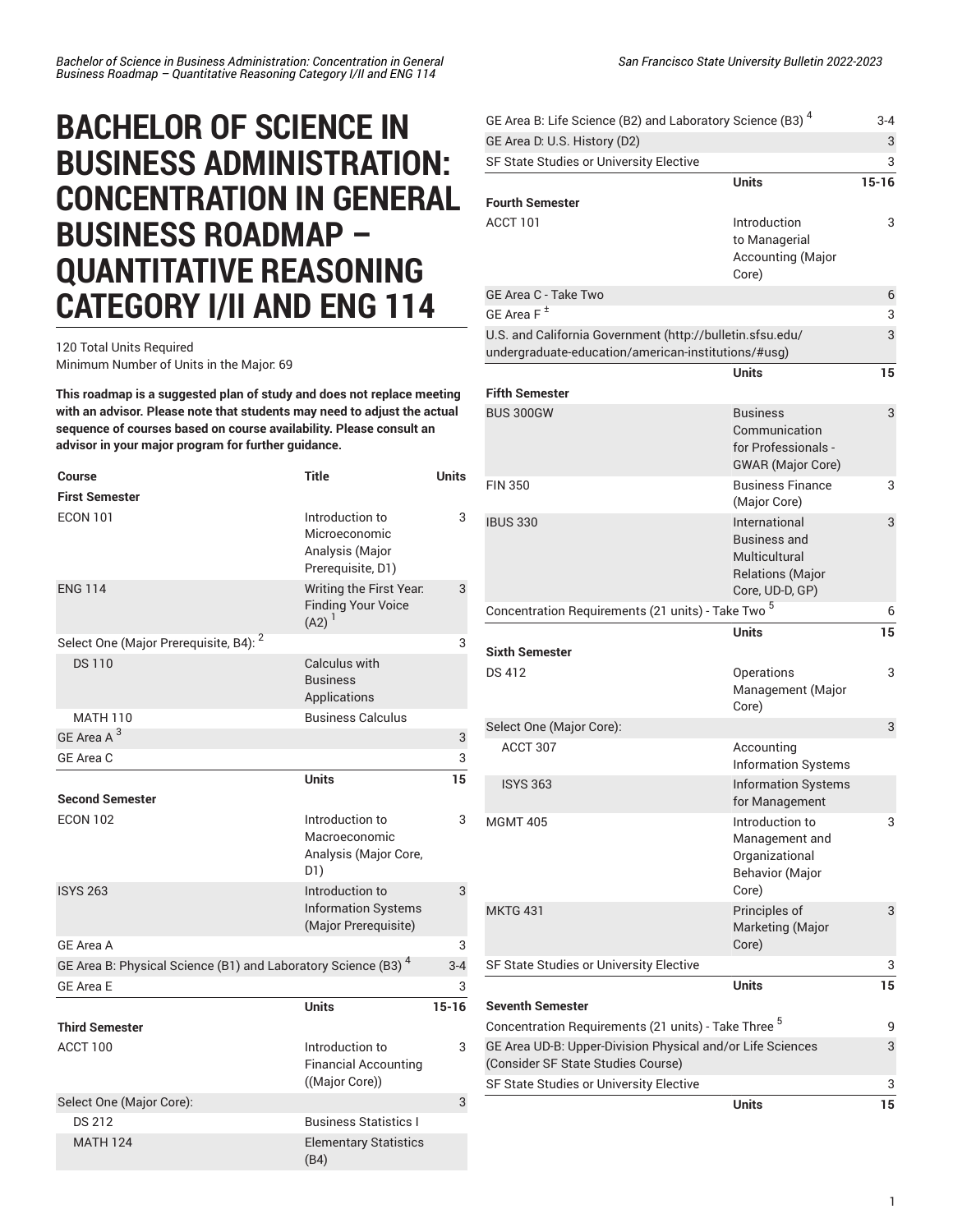## **Eighth Semester**

| <b>BUS 682</b>                                                | Seminar on Business<br>and Society (Major<br>Core)                                      | 3       |
|---------------------------------------------------------------|-----------------------------------------------------------------------------------------|---------|
| <b>BUS 690</b>                                                | <b>Seminar in Business</b><br><b>Policy and Strategic</b><br>Management (Major<br>Core) | 3       |
| Concentration Requirements (21 units) - Take Two <sup>5</sup> |                                                                                         | 6       |
| SF State Studies or University Elective                       |                                                                                         | 3       |
|                                                               | <b>Units</b>                                                                            | 15      |
|                                                               | <b>Total Units</b>                                                                      | 120-122 |

- 1 ENG 114 can only be taken if you complete Directed Self-Placement (DSP) and select ENG 114; if you choose ENG 104/ENG 105 through DSP you will satisfy A2 upon successful completion of ENG 105 in the second semester; multilingual students may be advised into alternative English courses.
- 2 To determine the best B4 course option, students should complete the online advising activity at [mathadvising.sfsu.edu](https://mathadvising.sfsu.edu/) ([https://](https://mathadvising.sfsu.edu/) [mathadvising.sfsu.edu/\)](https://mathadvising.sfsu.edu/). Questions? Contact Gator [Smart](https://gatorsmartstart.sfsu.edu/) Start. ([https://gatorsmartstart.sfsu.edu/\)](https://gatorsmartstart.sfsu.edu/)
- 3 To avoid taking additional units, it is recommended that you meet the **SF State Studies** (AERM, GP, ES, SJ) requirements within your GE or major.
- 4 Consider taking a class combined with a laboratory or a separate lab to fulfill GE Area B3 if not already satisfied.